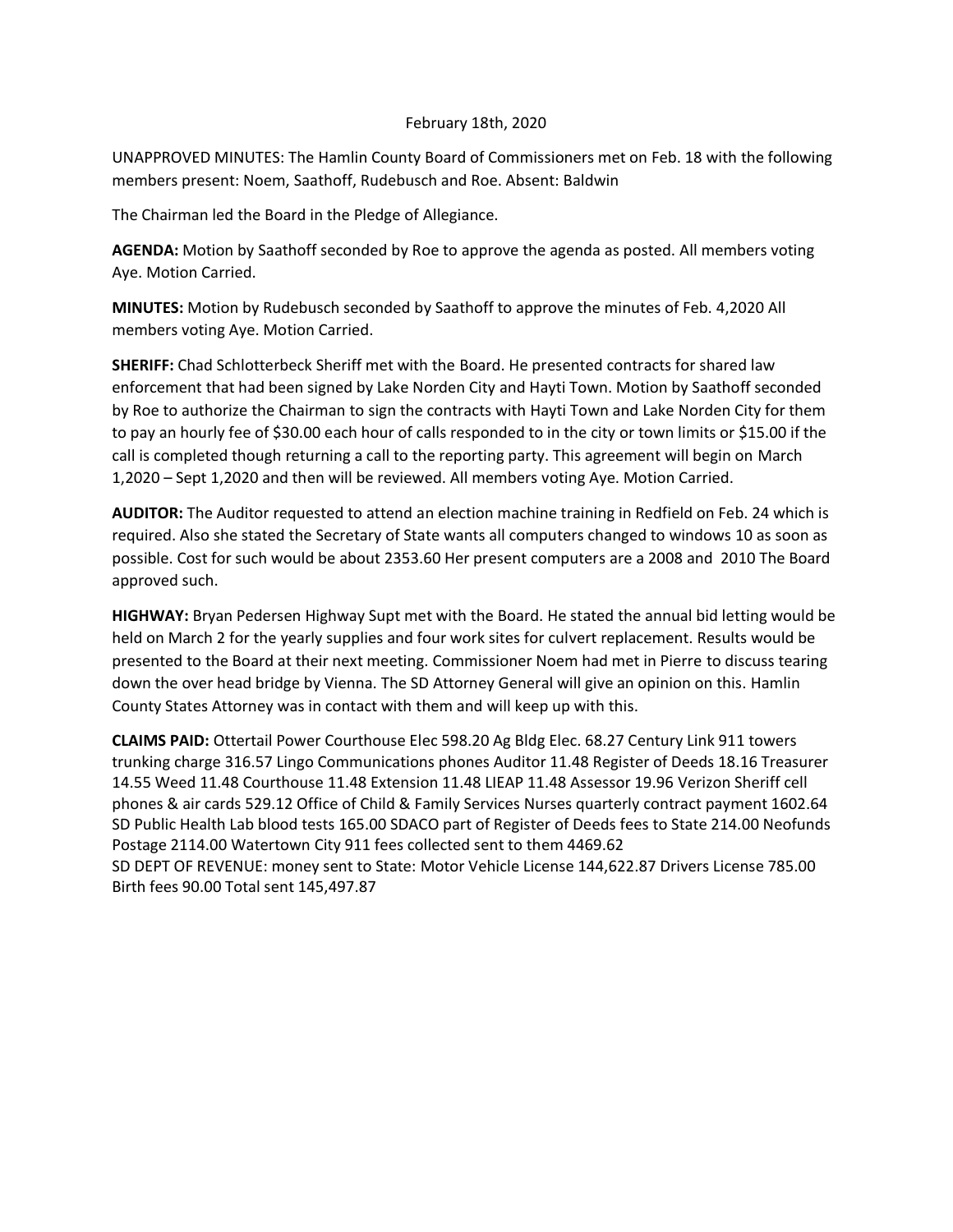The Auditor reported the cash on hand in the Treasurer's Office on February 1…

| <b>Checking Account</b>                   | \$678,341.52   |
|-------------------------------------------|----------------|
| <b>Money Markets</b>                      | \$2,447,158.99 |
| CD's                                      | \$4,050,000.00 |
| Cash on Hand                              | \$3,495.87     |
| Checks on Hand                            | \$36,692.99    |
| Credit Card deposit on Hand               | \$460.57       |
| Petty Cash                                | \$400.00       |
| Total<br>Of this the following belongs to | \$7,216,549.94 |
| General Fund                              | \$4,072,893.53 |
| <b>Special Revenue</b>                    | \$2,415,987.75 |
| <b>School Districts</b>                   | \$337,939.97   |
| Townships                                 | \$123,062.93   |

| Total | \$7,216,549.94 |
|-------|----------------|
|       |                |

Cities and Towns \$43,732.75 Trust and Agency Funds \$222,933.01

**ANNUAL TOWNSHIP BOARD MEETING:** The Commissioners, Auditor, Highway Supt, Highway Bookeeper, Emergency & Disaster Mgr. and States Attorney met with the townships for their annual review. Chairman Noem made introductions and then called for roll call. There were 10 townships answering roll call. The minutes of last years meeting were read. Motion by Nick Schmit to approve minutes seconded by Dallas Laube . The Highway Supt went over the rates for machinery and labor for any work that they would do for the townships. The Vienna Overhead bridge was discussed. It was requested a sign be put north of the bridge. David Schaefer Emergency & Disaster Mgr. went over some of the FEMA regulations and stated to be sure and take pictures before work is done and then after work is completed. If some of the repairs need to be made on the same place again take pictures of the second damage and if work is done . Dustin Leiseth President of the SD Township Officers went over different things. He stated to put an emergency clause in minutes for repairs. He also stated the bonds through the State Township have changed and they sent out a sheet which must have the signatures right away and sent back. If you do not do this it will be like you start over again and have to pay 400.00 the first year. There is a loan you can take out through the State if the township is low on funds however it does have to be paid back with interest. He also said a bill that had been proposed through legislature had failed that would have helped fund large and small culverts in counties and townships. Hamlin County has 152 of these type of structures. Gene Sauder Weed Board member gave a report on the Weed Dept. Hourly rates will stay the same. He and Brad Anderson Weed Supervisor will be attending the State conference in Aberdeen this week which is required to obtain grants for the Weed Dept. The annual weed meeting will be Feb. 26 at 1:00 pm at the 4-H Building in Hayti. April Buller of Clark Engineering presented a power point on the signing project which is required and they will be going around to each township to see where the signs will be placed. This is a federally paid project. Installation will be in the year 2022 Tammy Schwback of the SD Township Assoc. stated that FEMA is requiring the liability insurance form from each township and they can supply such to them if you request. She discussed claims made against townships, errors and omission insurance, and that the